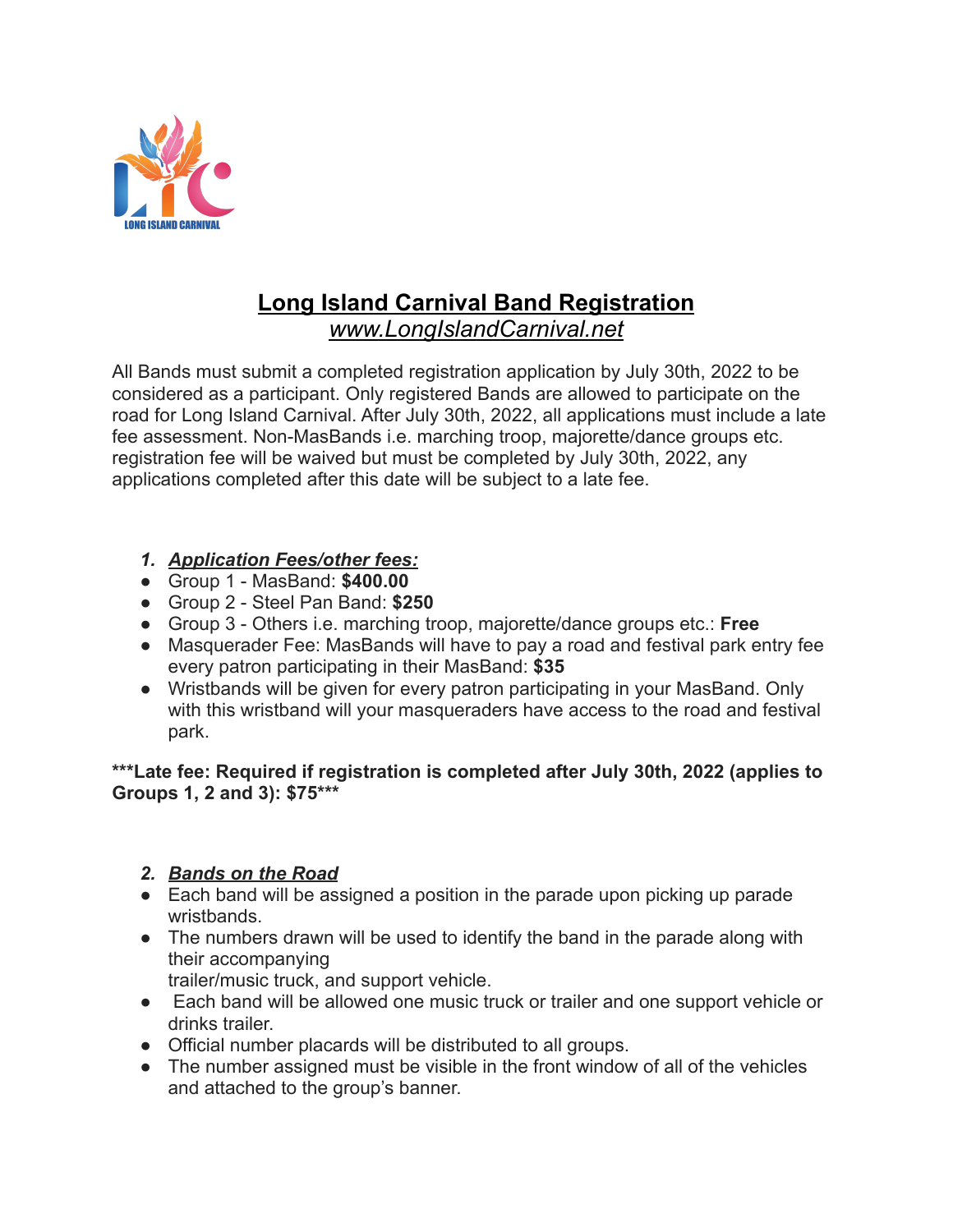- Any vehicles seen in the parade that are not registered or are not displaying their official number approved by the Carnival committee will be removed from the parade.
- For everyone's safety no masquerader is allowed to ride on the back or sides of the trucks.
- Truck music must be turned off once the parade has ended.

### *3. Crowd Control*

- Bandleaders, Band Marshals, and Masqueraders will ensure that no one is solicited on the day of the Carnival to join the parade.
- Bandleaders, Band Marshals, and Masqueraders will cooperate with the Carnival officials, security, Suffolk County Police Department Officers and any other designated official to ensure a successful parade.
- Long Island Carnival officials and Suffolk County will be communicating with band marshals in regards to keeping masqueraders in compliance with all rules and regulations.
- The Band Marshals will be required to remove all non-masqueraders out of the parade procession and direct those patrons to the entrance of the festival park.

### *4. Floats/Music trucks*

- Floats/trucks should not exceed a length or 40ft.
- A max of (5) people excluding the driver are allowed on each truck/float.
- All trucks MUST be fully insured.
- All masqueraders should be at minimum 6ft away from the truck/float.
- All trucks/floats must turn off all music and move off the parade route once they arrive at the end of the parade route.

**Bandleaders must notify Long Island Carnival officials of the number of armbands needed for registered masqueraders by August 15, 2022. Only persons wearing an official 2022 Long Island Carnival Parade wristband will be allowed through the participant entrance. Parade Marshals, and Long Island Carnival officials will strictly enforce this policy. Long Island Carnival officials reserve the right to deny entry to anyone not following the rules and regulations of the organization. Any band caught selling or distributing official wristbands will be subject to disciplinary actions by the organization.**

\_\_\_\_\_\_\_\_\_\_\_\_\_\_\_\_\_\_\_\_\_\_\_\_\_\_ \_\_\_\_\_\_\_\_\_\_\_\_\_\_\_\_\_\_\_\_\_\_\_ \_\_\_\_\_\_\_\_\_\_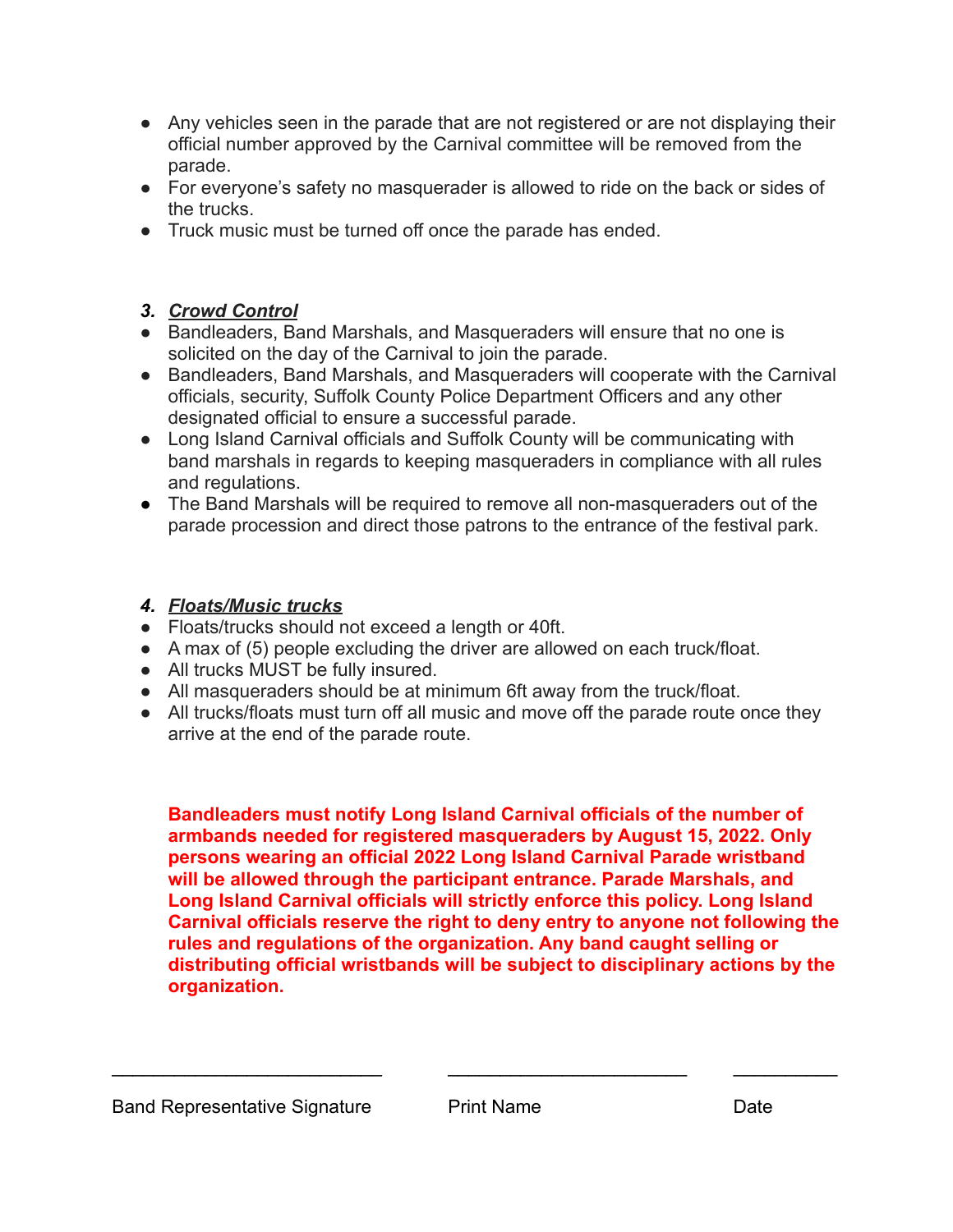

## **Long Island Carnival Band Registration**

*[www.LongIslandCarnival.net](http://www.longislandcarnival.net)*

Please complete all requested information. If information is not applicable, please indicate this as N/A.

#### **CONTACT INFORMATION:**

| Name of Band: Name of Band:                                                                                                                                                                         |                               |
|-----------------------------------------------------------------------------------------------------------------------------------------------------------------------------------------------------|-------------------------------|
|                                                                                                                                                                                                     |                               |
|                                                                                                                                                                                                     |                               |
|                                                                                                                                                                                                     |                               |
|                                                                                                                                                                                                     |                               |
|                                                                                                                                                                                                     |                               |
|                                                                                                                                                                                                     |                               |
|                                                                                                                                                                                                     | <b>BAND REGISTRATION FEES</b> |
|                                                                                                                                                                                                     |                               |
| Select group registration below:                                                                                                                                                                    |                               |
| Group 1: Masband fee: \$400<br>$\Box$ Group 2: Steel Pan Band: \$250<br>$\Box$ Group 3: Other groups: Free<br>$\Box$ Registration late fee \$50 (applies to all registration after July 30th, 2022) |                               |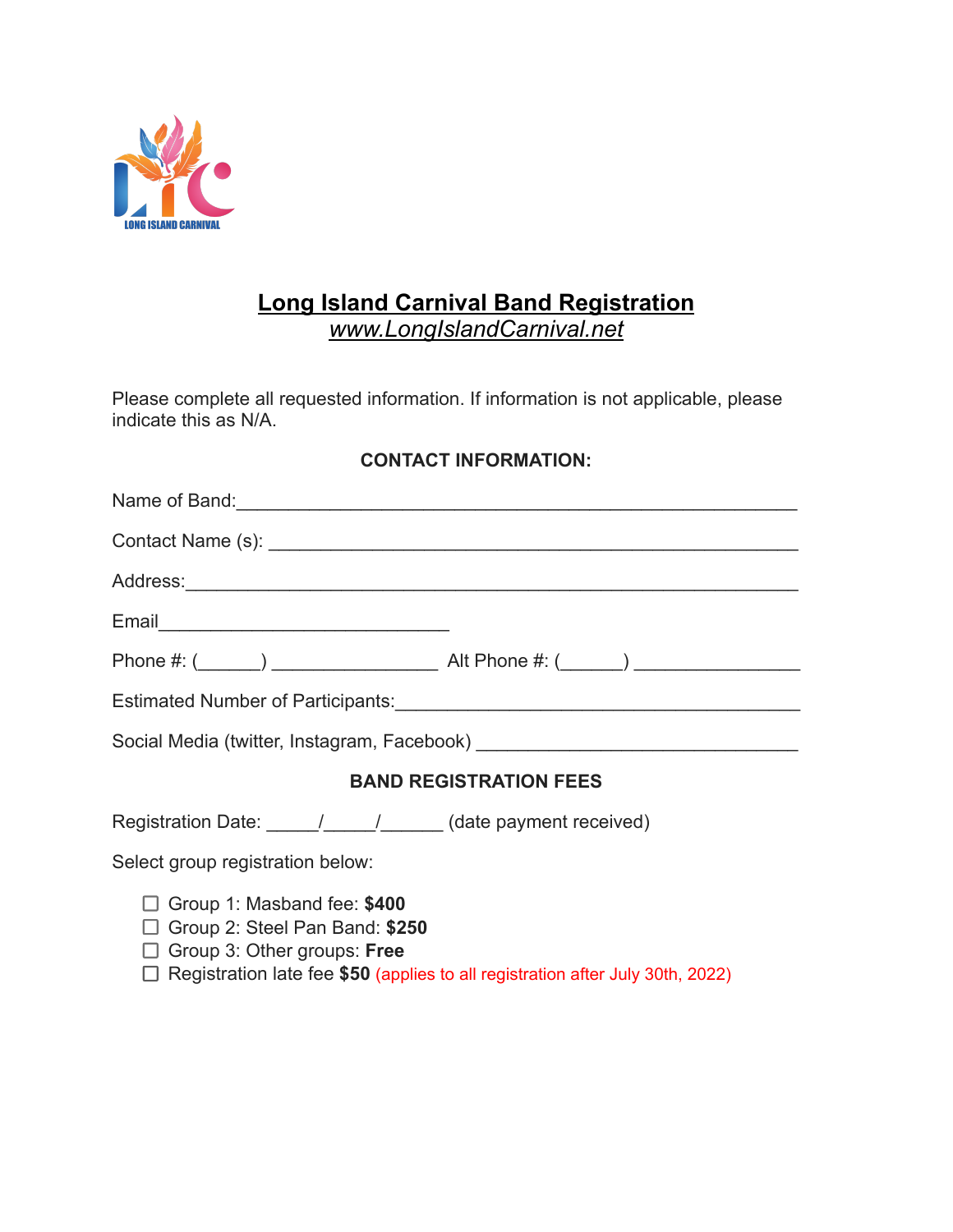

## **Long Island Carnival Band Registration**

*[www.LongIslandCarnival.net](http://www.longislandcarnival.net)*

#### **Payment submitted via the following option:**

| Cash:              | Receipt #              | <b>Date Paid</b> |
|--------------------|------------------------|------------------|
| $\Box$ CashApp:    | Identifier#            | <b>Date Paid</b> |
| $\Box$ Zelle:      | <b>Confirmation #:</b> | <b>Date Paid</b> |
| $\Box$ Money Order | <b>Confirmation #</b>  | <b>Date Paid</b> |

**Payment Details:** All payments must be made via Cash, CashApp, Zelle or Money Order

#### **NO PERSONAL CHECKS**

Zelle - CashApp -

#### **\*\*\*\*ALL FEES ARE NON-REFUNDABLE\*\*\*\***

#### **BAND INFORMATION**

Band Theme/Portrayal: \_\_\_\_\_\_\_\_\_\_\_\_\_\_\_\_\_\_\_\_\_\_\_\_\_\_\_\_\_\_\_\_\_\_\_\_\_\_\_\_\_\_\_\_\_\_\_\_\_\_\_ Brief description of your 2022 theme: \_\_\_\_\_\_\_\_\_\_\_\_\_\_\_\_\_\_\_\_\_\_\_\_\_\_\_\_\_\_\_\_\_\_\_\_\_\_\_\_

 $\mathcal{L}_\text{max} = \mathcal{L}_\text{max} = \mathcal{L}_\text{max} = \mathcal{L}_\text{max} = \mathcal{L}_\text{max} = \mathcal{L}_\text{max} = \mathcal{L}_\text{max} = \mathcal{L}_\text{max} = \mathcal{L}_\text{max} = \mathcal{L}_\text{max} = \mathcal{L}_\text{max} = \mathcal{L}_\text{max} = \mathcal{L}_\text{max} = \mathcal{L}_\text{max} = \mathcal{L}_\text{max} = \mathcal{L}_\text{max} = \mathcal{L}_\text{max} = \mathcal{L}_\text{max} = \mathcal{$ 

#### **Sections:**

1:\_\_\_\_\_\_\_\_\_\_\_\_\_\_\_ 2: \_\_\_\_\_\_\_\_\_\_\_\_\_\_\_ 3: \_\_\_\_\_\_\_\_\_\_\_\_\_\_\_ 4: \_\_\_\_\_\_\_\_\_\_\_\_\_\_\_